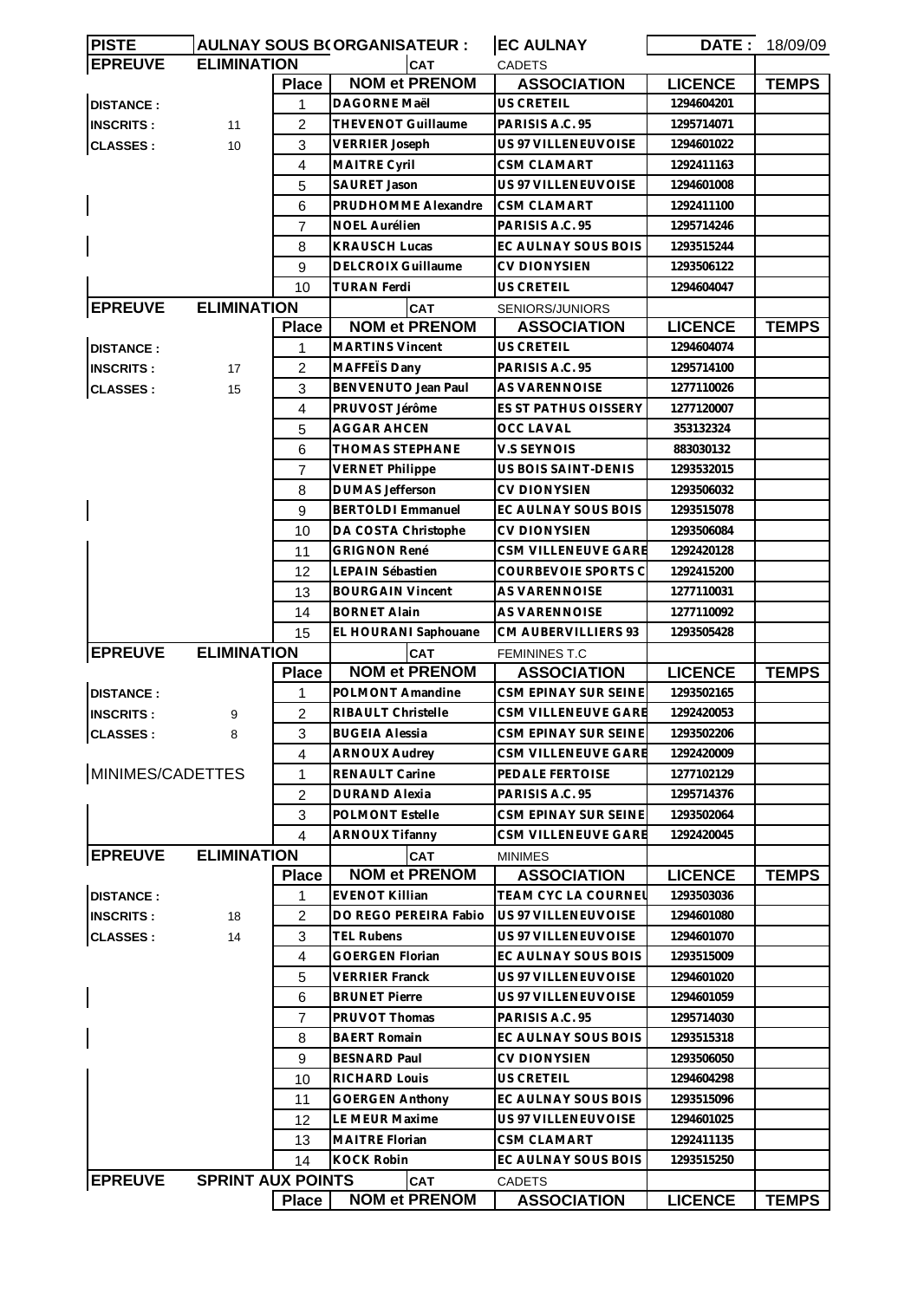| <b>DISTANCE:</b>        |                          | 1              | <b>VERRIER Joseph</b>     | US 97 VILLENEUVOISE                         | 1294601022     |              |
|-------------------------|--------------------------|----------------|---------------------------|---------------------------------------------|----------------|--------------|
| <b>INSCRITS:</b>        | 11                       | $\overline{2}$ | MAITRE Cyril              | <b>CSM CLAMART</b>                          | 1292411163     |              |
| <b>CLASSES:</b>         | 10                       | 3              | THEVENOT Guillaume        | PARISIS A.C. 95                             | 1295714071     |              |
|                         |                          | $\overline{4}$ | DAGORNE Maël              | US CRETEIL                                  | 1294604201     |              |
|                         |                          | 5              | <b>SAURET Jason</b>       | US 97 VILLENEUVOISE                         | 1294601008     |              |
|                         |                          | 6              | PRUDHOMME Alexandre       | <b>CSM CLAMART</b>                          | 1292411100     |              |
|                         |                          | 7              | NOEL Aurélien             | PARISIS A.C. 95                             | 1295714246     |              |
|                         |                          | 8              | SAURET Jason              | US 97 VILLENEUVOISE                         | 1294601008     |              |
|                         |                          | 9              | <b>DELCROIX Guillaume</b> | <b>CV DIONYSIEN</b>                         | 1293506122     |              |
|                         |                          | 10             | <b>TURAN Ferdi</b>        | <b>US CRETEIL</b>                           | 1294604047     |              |
| <b>EPREUVE</b>          | <b>COURSE AUX POINTS</b> |                | <b>CAT</b>                | SENIORS/JUNIORS                             |                |              |
|                         |                          | <b>Place</b>   | <b>NOM et PRENOM</b>      | <b>ASSOCIATION</b>                          | <b>LICENCE</b> | <b>TEMPS</b> |
| <b>DISTANCE:</b>        |                          | 1              | MAFFETS Dany              | PARISIS A.C. 95                             | 1295714100     | 41PTS        |
| <b>INSCRITS:</b>        | 17                       | 2              | <b>MARTINS Vincent</b>    | US CRETEIL                                  | 1294604074     | 19PTS        |
| <b>CLASSES:</b>         | 14                       | 3              | <b>BORNET Alain</b>       | AS VARENNOISE                               | 1277110092     | 17PTS        |
|                         |                          | 4              | <b>BERTOLDI Emmanuel</b>  | EC AULNAY SOUS BOIS                         | 1293515078     | 12PTS        |
|                         |                          | 5              | DA COSTA Christophe       | <b>CV DIONYSIEN</b>                         | 1293506084     | 9PTS         |
|                         |                          |                | PRUVOST Jérôme            | <b>ES ST PATHUS OISSERY</b>                 |                |              |
|                         |                          | 6              |                           |                                             | 1277120007     | 5PTS         |
|                         |                          | $\overline{7}$ | THOMAS STEPHANE           | <b>V.S SEYNOIS</b>                          | 883030132      | 2PTS         |
|                         |                          | 8              | <b>LEPAIN Sébastien</b>   | COURBEVOIE SPORTS C<br><b>AS VARENNOISE</b> | 1292415200     |              |
|                         |                          | 9              | BENVENUTO Jean Paul       |                                             | 1277110026     |              |
|                         |                          | 10             | <b>GRIGNON René</b>       | CSM VILLENEUVE GARE                         | 1292420128     |              |
|                         |                          | 11             | EL HOURANI Saphouane      | CM AUBERVILLIERS 93                         | 1293505428     |              |
|                         |                          | 12             | <b>VERNET Philippe</b>    | US BOIS SAINT-DENIS                         | 1293532015     |              |
|                         |                          | 13             | <b>BOURGAIN Vincent</b>   | AS VARENNOISE                               | 1277110031     |              |
|                         |                          | 14             | <b>DUMAS Jefferson</b>    | <b>CV DIONYSIEN</b>                         | 1293506032     |              |
| <b>EPREUVE</b>          | <b>COURSE AUX POINTS</b> |                | CAT                       | <b>MINIMES</b>                              |                |              |
|                         |                          | <b>Place</b>   | <b>NOM et PRENOM</b>      | <b>ASSOCIATION</b>                          | <b>LICENCE</b> | <b>TEMPS</b> |
| <b>DISTANCE:</b>        |                          | 1              | <b>EVENOT Killian</b>     | TEAM CYC LA COURNEL                         | 1293503036     | 15PTS        |
| <b>INSCRITS:</b>        |                          | 2              | DO REGO PEREIRA Fabio     | US 97 VILLENEUVOISE                         | 1294601080     | 8PTS         |
| <b>CLASSES:</b>         | 14                       | 3              | <b>GOERGEN Anthony</b>    | EC AULNAY SOUS BOIS                         | 1293515096     | 3PTS         |
|                         |                          | 4              | <b>GOERGEN Florian</b>    | EC AULNAY SOUS BOIS                         | 1293515009     | 2PTS         |
|                         |                          | 5              | <b>TEL Rubens</b>         | US 97 VILLENEUVOISE                         | 1294601070     | 2PTS         |
|                         |                          | 6              | <b>BAERT Romain</b>       | EC AULNAY SOUS BOIS                         | 1293515318     | 2PTS         |
|                         |                          | 7              | LE MEUR Maxime            | US 97 VILLENEUVOISE                         | 1294601025     | 1PT          |
|                         |                          | 8              | <b>RICHARD Louis</b>      | <b>US CRETEIL</b>                           | 1294604298     |              |
|                         |                          | 9              | PRUVOT Thomas             | PARISIS A.C. 95                             | 1295714030     |              |
|                         |                          | 10             | <b>BRUNET Pierre</b>      | US 97 VILLENEUVOISE                         | 1294601059     |              |
|                         |                          | 11             | <b>VERRIER Franck</b>     | US 97 VILLENEUVOISE                         | 1294601020     |              |
|                         |                          | 12             | <b>BESNARD Paul</b>       | <b>CV DIONYSIEN</b>                         | 1293506050     |              |
|                         |                          | 13             | <b>MAITRE Florian</b>     | <b>CSM CLAMART</b>                          | 1292411135     |              |
|                         |                          | 14             | <b>KOCK Robin</b>         | EC AULNAY SOUS BOIS                         | 1293515250     |              |
| <b>EPREUVE</b>          | <b>COURSE AUX POINTS</b> |                | <b>CAT</b>                | <b>FEMININES T.C</b>                        |                |              |
|                         |                          | <b>Place</b>   | <b>NOM et PRENOM</b>      | <b>ASSOCIATION</b>                          | <b>LICENCE</b> | <b>TEMPS</b> |
| <b>DISTANCE:</b>        |                          | 1              | POLMONT Amandine          | CSM EPINAY SUR SEINE                        | 1293502165     |              |
| <b>INSCRITS:</b>        | 9                        | 2              | <b>BUGEIA Alessia</b>     | CSM EPINAY SUR SEINE                        | 1293502206     |              |
| <b>CLASSES:</b>         | 8                        | 3              | <b>ARNOUX Audrey</b>      | CSM VILLENEUVE GARE                         | 1292420009     |              |
|                         |                          | 4              | RIBAULT Christelle        | CSM VILLENEUVE GARE                         | 1292420053     |              |
| <b>MINIMES/CADETTES</b> |                          |                |                           |                                             |                |              |
|                         |                          | 1              | <b>DURAND Alexia</b>      | PARISIS A.C. 95                             | 1295714376     |              |
|                         |                          | $\overline{2}$ | RENAULT Carine            | PEDALE FERTOISE                             | 1277102129     |              |
|                         |                          | 3              | <b>POLMONT Estelle</b>    | <b>CSM EPINAY SUR SEINE</b>                 | 1293502064     |              |
|                         |                          | 4              | <b>ARNOUX Tifanny</b>     | CSM VILLENEUVE GARE                         | 1292420045     |              |
| <b>EPREUVE</b>          | <b>COURSE AUX PONTS</b>  |                | <b>CAT</b>                | <b>CADETS</b>                               |                |              |
|                         |                          | <b>Place</b>   | <b>NOM et PRENOM</b>      | <b>ASSOCIATION</b>                          | <b>LICENCE</b> | <b>TEMPS</b> |
| <b>DISTANCE:</b>        |                          | 1              | <b>VERRIER Joseph</b>     | US 97 VILLENEUVOISE                         | 1294601022     | 30PTS        |
| <b>INSCRITS:</b>        | 11                       | $\overline{2}$ | THEVENOT Guillaume        | PARISIS A.C. 95                             | 1295714071     | 13PTS        |
| <b>CLASSES:</b>         | 9                        | 3              | <b>MAITRE Cyril</b>       | <b>CSM CLAMART</b>                          | 1292411163     | 8PTS         |
|                         |                          |                |                           |                                             |                |              |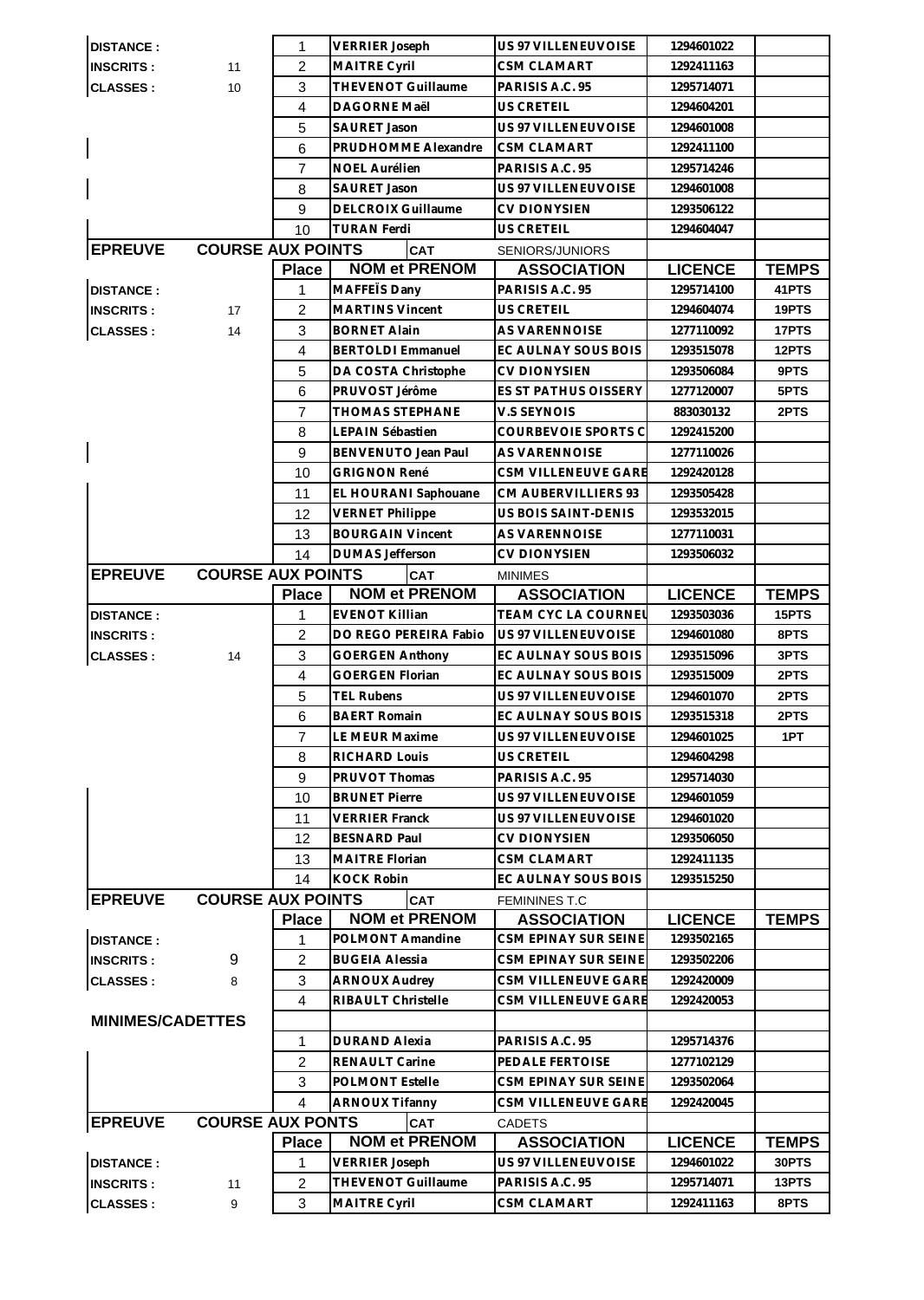|                                                                |                          | 4              | <b>DAGORNE Maël</b>                | <b>US CRETEIL</b>    | 1294604201     | 6PTS         |
|----------------------------------------------------------------|--------------------------|----------------|------------------------------------|----------------------|----------------|--------------|
|                                                                |                          | 5              | <b>DELCROIX Guillaume</b>          | <b>CV DIONYSIEN</b>  | 1293506122     | 1PT          |
|                                                                |                          | 6              | <b>NOEL Aurélien</b>               | PARISIS A.C. 95      | 1295714246     |              |
|                                                                |                          | 7              | <b>TURAN Ferdi</b>                 | US CRETEIL           | 1294604047     |              |
|                                                                |                          | 8              | PRUDHOMME Alexandre                | <b>CSM CLAMART</b>   | 1292411100     |              |
|                                                                |                          | 9              | SAURET Jason                       | US 97 VILLENEUVOISE  | 1294601008     |              |
| <b>EPREUVE</b>                                                 | <b>SPRINT AUX POINTS</b> |                | <b>CAT</b>                         | SENIORS/JUNIORS      |                |              |
|                                                                |                          | <b>Place</b>   | <b>NOM et PRENOM</b>               | <b>ASSOCIATION</b>   | <b>LICENCE</b> | <b>TEMPS</b> |
| <b>DISTANCE:</b>                                               |                          | 1              | <b>MARTINS Vincent</b>             | US CRETEIL           | 1294604074     | 6PTS         |
| <b>INSCRITS:</b>                                               | 17                       | 2              | <b>BORNET Alain</b>                | AS VARENNOISE        | 1277110092     | 4PTS         |
| <b>CLASSES:</b>                                                | 15                       | 3              | MAFFEIS Dany                       | PARISIS A.C. 95      | 1295714100     | 4PTS         |
|                                                                |                          | $\overline{4}$ | LEPAIN Sébastien                   | COURBEVOIE SPORTS C  | 1292415200     | 2PTS         |
|                                                                |                          | 5              | <b>BOURGAIN Vincent</b>            | <b>AS VARENNOISE</b> | 1277110031     | 2PTS         |
|                                                                |                          | 6              | <b>GRIGNON René</b>                | CSM VILLENEUVE GARE  | 1292420128     | 1PT          |
|                                                                |                          | $\overline{7}$ | <b>AGGAR AHCEN</b>                 | OCC LAVAL            | 353132324      | 1PT          |
|                                                                |                          | 8              | <b>VERNET Philippe</b>             | US BOIS SAINT-DENIS  | 1293532015     |              |
|                                                                |                          | 9              | <b>BERTOLDI Emmanuel</b>           | EC AULNAY SOUS BOIS  | 1293515078     |              |
|                                                                |                          | 10             | <b>THOMAS STEPHANE</b>             | V.S SEYNOIS          | 883030132      |              |
|                                                                |                          | 11             | <b>DUMAS Jefferson</b>             | CV DIONYSIEN         | 1293506032     |              |
|                                                                |                          | 12             | PRUVOST Jérôme                     | ES ST PATHUS OISSERY | 1277120007     |              |
|                                                                |                          | 13             | EL HOURANI Saphouane               | CM AUBERVILLIERS 93  | 1293505428     |              |
|                                                                |                          | 14             | BENVENUTO Jean Paul                | <b>AS VARENNOISE</b> | 1277110026     |              |
|                                                                |                          | 15             | DA COSTA Christophe                | <b>CV DIONYSIEN</b>  | 1293506084     |              |
| <b>EPREUVE</b>                                                 | <b>OMNIUM</b>            |                | CAT                                | <b>MINIMES</b>       |                |              |
|                                                                |                          | <b>Place</b>   | <b>NOM et PRENOM</b>               | <b>ASSOCIATION</b>   | <b>LICENCE</b> | <b>TEMPS</b> |
| <b>DISTANCE:</b>                                               |                          | 1              | <b>EVENOT Killian</b>              | TEAM CYC LA COURNEl  | 1293503036     | 2PTS         |
| <b>INSCRITS:</b>                                               | 17                       | $\overline{2}$ | DO REGO PEREIRA Fabio              | US 97 VILLENEUVOISE  | 1294601080     | 4PTS         |
| <b>CLASSES:</b>                                                | 14                       | 3              | <b>GOERGEN Florian</b>             | EC AULNAY SOUS BOIS  | 1293515009     | 8PTS         |
|                                                                |                          | 4              | <b>TEL Rubens</b>                  | US 97 VILLENEUVOISE  | 1294601070     | 8PTS         |
|                                                                |                          | 5              | <b>GOERGEN Anthony</b>             | EC AULNAY SOUS BOIS  | 1293515096     | 14PTS        |
|                                                                |                          | 6              | <b>BAERT Romain</b>                | EC AULNAY SOUS BOIS  | 1293515318     | 14PTS        |
|                                                                |                          | $\overline{7}$ | PRUVOT Thomas                      | PARISIS A.C. 95      | 1295714030     | 16PTS        |
|                                                                |                          | 8              | <b>BRUNET Pierre</b>               | US 97 VILLENEUVOISE  | 1294601059     | 16PTS        |
|                                                                |                          | 9              | <b>VERRIER Franck</b>              | US 97 VILLENEUVOISE  | 1294601020     | 16PTS        |
|                                                                |                          | 10             | LE MEUR Maxime                     | US 97 VILLENEUVOISE  | 1294601025     | 17PTS        |
|                                                                |                          | 11             | RICHARD Louis                      | <b>US CRETEIL</b>    | 1294604298     | 18PTS        |
|                                                                |                          | 12             | <b>BESNARD Paul</b>                | CV DIONYSIEN         | 1293506050     | 21PTS        |
|                                                                |                          | 13             | MAITRE Florian                     | CSM CLAMART          | 1292411135     | 26PTS        |
|                                                                |                          | 14             | <b>KOCK Robin</b>                  | EC AULNAY SOUS BOIS  | 1293515250     | 28PTS        |
| <b>EPREUVE</b>                                                 | <b>OMNIUM</b>            |                | <b>CAT</b>                         | <b>CADETS</b>        |                |              |
|                                                                |                          | <b>Place</b>   | <b>NOM et PRENOM</b>               | <b>ASSOCIATION</b>   | <b>LICENCE</b> | <b>TEMPS</b> |
| <b>DISTANCE:</b>                                               |                          | 1              | <b>VERRIER Joseph</b>              | US 97 VILLENEUVOISE  | 1294601022     | 5PTS         |
| <b>INSCRITS:</b>                                               | 11                       | $\overline{2}$ | THEVENOT Guillaume                 | PARISIS A.C. 95      | 1295714071     | 7PTS         |
| <b>CLASSES:</b>                                                | 10                       | 3              | MAITRE Cyril                       | CSM CLAMART          | 1292411163     | 9PTS         |
|                                                                |                          | $\overline{4}$ | DAGORNE Maël                       | US CRETEIL           | 1294604201     | 9PTS         |
|                                                                |                          | 5              | NOEL Aurélien                      | PARISIS A.C. 95      | 1295714246     | 19PTS        |
|                                                                |                          | 6              | PRUDHOMME Alexandre                | CSM CLAMART          | 1292411100     | 19PTS        |
|                                                                |                          | $\overline{7}$ | <b>SAURET Jason</b>                | US 97 VILLENEUVOISE  | 1294601008     | 21PTS        |
|                                                                |                          | 8              | <b>DELCROIX Guillaume</b>          | CV DIONYSIEN         | 1293506122     | 22PTS        |
|                                                                |                          | 9              | <b>TURAN Ferdi</b>                 | US CRETEIL           | 1294604047     | 27PTS        |
|                                                                |                          | 10             | <b>KRAUSCH Lucas</b>               | EC AULNAY SOUS BOIS  | 1293515244     | 27PTS        |
| <b>PISTE</b>                                                   |                          |                | <b>AULNAY SOUS B(ORGANISATEUR:</b> | <b>EC AULNAY</b>     |                | DATE :       |
| <b>EPREUVE</b><br><b>OMNIUM</b><br>CAT<br><b>FEMININES T.C</b> |                          |                |                                    |                      |                |              |
|                                                                |                          | <b>Place</b>   | <b>NOM et PRENOM</b>               | <b>ASSOCIATION</b>   | <b>LICENCE</b> | <b>TEMPS</b> |
| <b>DISTANCE:</b>                                               |                          | 1              | POLMONT Amandine                   | CSM EPINAY SUR SEINE | 1293502165     | 2PTS         |
| <b>INSCRITS:</b>                                               | 9                        | $\overline{2}$ | <b>BUGEIA Alessia</b>              | CSM EPINAY SUR SEINE | 1293502206     | 5PTS         |
| <b>CLASSES:</b>                                                | 8                        | 3              | RIBAULT Christelle                 | CSM VILLENEUVE GARE  | 1292420053     | 6PTS         |
|                                                                |                          | 4              | <b>ARNOUX Audrey</b>               | CSM VILLENEUVE GARE  | 1292420009     | 7PTS         |
|                                                                |                          |                |                                    |                      |                |              |